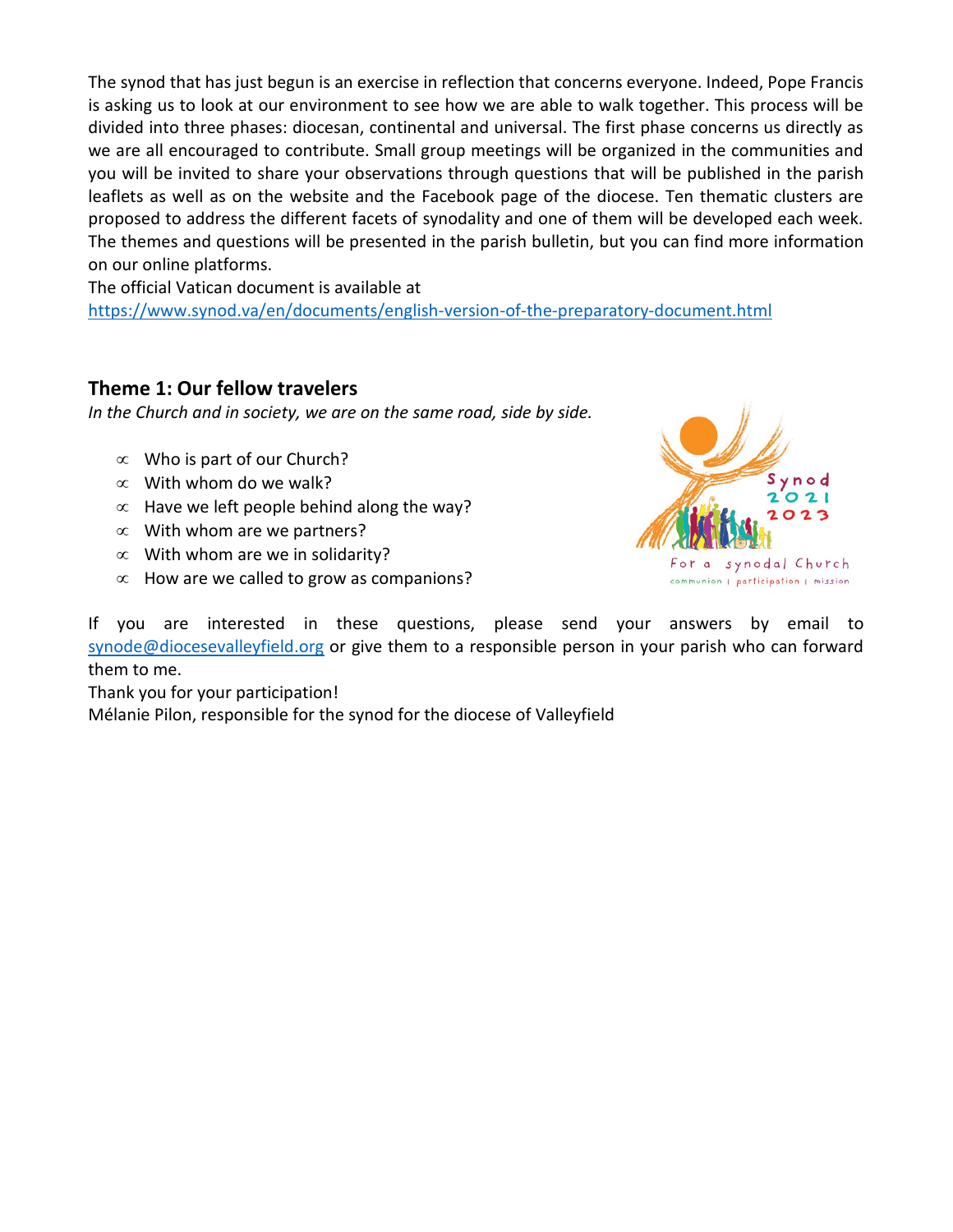## **Week 2: Listening – November 7, 2021**

## **Theme 2: Listening**

*Listening is the first step, but it requires an open mind and heart, without prejudice.*

- $\infty$  Do we have an open mind and heart?
- $\infty$  What kind of listening do we offer to young people, to women, to people who are different?
- $\infty$  What hinders us from listening?
- $\infty$  How do we integrate the contribution of consecrated men and women?



 $\infty$  What room do we make for the voices of minorities, especially those who experience poverty, marginalization or social exclusion?

If you are interested in these questions, please send your answers by email to [synode@diocesevalleyfield.org](mailto:synode@diocesevalleyfield.org) or give them to a responsible person in your parish who can forward them to me.

Thank you for your participation!

Mélanie Pilon, responsible for the synod for the diocese of Valleyfield